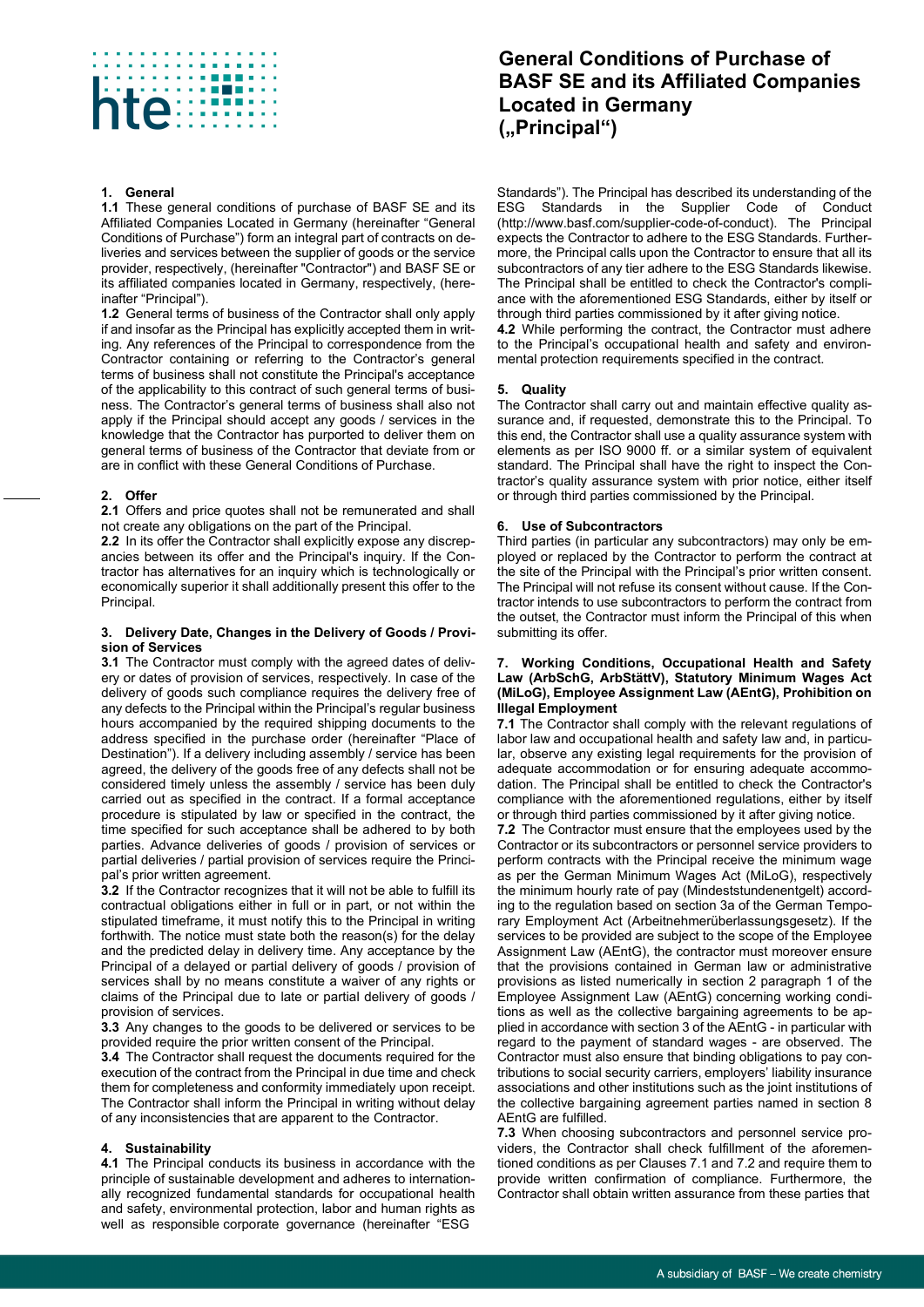

they will require other subcontractors or personnel service providers as may be engaged to comply with the requirements.

**7.4** The Contractor shall indemnify the Principal against justified claims any employee of the Contractor or any employee of a subcontractor, regardless of level, or of a personnel service provider used has brought forward towards the Principal as the guarantor of payment of the statutory minimum wage or industry minimum wage, or claims by one of the institutions of the collective bargaining agreement parties named in section 8 AEntG for the provision of payments.

**7.5** The Principal is entitled to terminate the contract with the Contractor without notice if and when the Principal is justifiably made liable as guarantor according to MiLoG or AEntG.

**7.6** Moreover, the Contractor shall accept liability vis-à-vis the Principal for any damage that may be suffered by the Principal through culpable failure to meet the obligations as per Clauses 7.2 and 7.3.

**7.7** Illegal employment of all kinds is prohibited.

## **8. Delivery, Shipping, Packaging, Passing of Risk, Transfer of Title**

**8.1** Unless agreed otherwise, the delivery of goods shall be made "DAP to the Place of Destination (Incoterms 2020)". Unless agreed otherwise, the delivery shall be accompanied by two copies of the delivery note, the packing list, cleaning and inspection certificates according to the agreed specifications and all other necessary documents. If known, the following details must be given in all shipping documents and – for packaged goods – on the outer packaging too: purchase order number, gross and net weight, number of packages and type of packaging (disposable / reusable), completion date as well as Place of Destination (unloading point) and consignee. For projects, the complete job number and assembly building must be given as well.

**8.2** For third country deliveries (imports), Principal shall become importer of record and Contractor shall support him with all documents and information necessary to complete and lodge a true import declaration to authorities responsible for customs, as required in the customs legislation of the country of import.

**8.3** The Contractor shall notify the Principal in writing about the percentage of US controlled content.

**8.4** The Contractor shall uphold the Principal's interests during the delivery. Goods must be packed with packaging materials approved for the Place of Destination as so to avoid damage during transport. The Contractor is liable as per the statutory provisions for any damage incurred due to improper packaging.

**8.5** For domestic deliveries, upon the Principal's request the Contractor shall collect any accumulated outer packaging, transport and sales packaging from the Place of Destination following delivery and dispose of it or having this done by a third party.

**8.6** The Contractor shall package, label and ship hazardous products according to the applicable national and international laws and regulations. The Contractor complies with all obligations for suppliers (pursuant to Article 3 (32) Regulation (EC) No. 1907/2006/EC (hereinafter "REACH")) under REACH with respect to the delivery of goods. The Contractor shall in particular provide the Principal with a safety data sheet according to Article 31 REACH in the national language of the recipient country in all cases stipulated in Article 31 (1) to (3) REACH.

**8.7** Up until the arrival of the goods specified in the contract with the documents mentioned in clauses 8.1 and 8.2 at the Place of Destination, the Contractor shall bear the risk of loss or damage. If the parties have agreed a delivery inclusive of assembly / service, the risk of loss or damage shall pass to the Principal after the assembly / service has been duly completed in accordance with the contract and following the handover of the goods.

**8.8** If a formal acceptance is stipulated by law or by the contract, the passing of risk shall take place upon acceptance by the Principal. If formal acceptance is agreed, the risk of loss shall not

# **General Conditions of Purchase of BASF SE and its Affiliated Companies Located in Germany ("Principal")**

pass from the Contractor to the Principal before a successful acceptance has been confirmed by the Principal in the acceptance certificate. Payment of invoice balances shall not replace a formal acceptance.

**8.9** Transfer of title and ownership shall pass to Principal as per the statutory provisions.

## **9. Origin and Status of Goods**

**9.1** The Contractor declares the non-preferential origin of goods (country of origin) in commercial documents. In addition, the Contractor provides an A.TR movement certificate, if applicable. Upon the Principal's request he will provide a proof / certificate of origin specifying the origin of the goods.

**9.2** The goods must comply with the regulations for the preferential origin of goods as per the bilateral or multilateral agreements or the unilateral regulations for the origin of goods pursuant to the Generalized Systems of Preferences (GSP), insofar as the delivery is within the scope of preferential trade.

### **10. Condition of the Delivery / Service, Complaints, Rights in the Event of Defects**

**10.1** The Contractor is responsible for delivering goods and services free of defects, in particular compliance with the agreed specification of goods and services, and, additionally, for ensuring that guaranteed properties and features are present. In addition, the Contractor guarantees that goods and services meet the current technical standards and – if applicable – the generally recognized standards in plant safety, occupational medicine and hygiene; are delivered by qualified personnel and are in line with all pertinent legal regulations at the Place of Destination. If machines, equipment or plants constitute delivery items, they shall meet the special safety requirements applicable to machinery, equipment and plants at the time of contract fulfillment, and shall be CE marked.

**10.2** The Contractor shall ensure that all materials contained in the goods have effectively been pre-registered, registered (or exempt from the obligation to register) and – if relevant – authorized in accordance with the applicable requirements of REACH for the uses disclosed by the Principal. If the goods classified as an article according to Article 7 REACH the preceding sentence shall also apply to substances released from such goods.

**10.3** The Contractor shall forthwith notify the Principal if a component of the product contains a substance in a concentration exceeding 0.1 mass percent (W/W) if this substance fulfills the criteria of Article 57 and 59 REACH (so-called substances of very high concern). This also applies to packaging products.

**10.4** Where the commercial inspection and notification obligation applies as per section 377 HGB, the Principal shall notify any obvious defects to the Contractor within ten (10) days following delivery of the goods. Any defects that only become apparent at a later point in time must be notified by the Principal within ten (10) days following their discovery.

**10.5** If an acceptance by the Principal is legally stipulated or contractually agreed, the Principal can refuse to declare the acceptance and withhold any installment payment associated with the acceptance if the goods or services are not provided in full or are defective. This also applies in the case of an agreed acceptance date or a deadline for acceptance set for the Principal by the Contractor.

**10.6** In the event of any defects, the Principal has the right to demand rectification of such defects according to applicable law. The mode of rectification shall be at the Principal's discretion. The rectification location shall at Principal's option be either the Place of Destination or the place of acceptance, if acceptance is legally required or contractually agreed, or another delivery location for the goods if this was known to the Contractor when the contract was concluded. The Contractor shall bear the cost of rectification within the framework of the statutory provisions and must execute rectification in all respects in accordance with the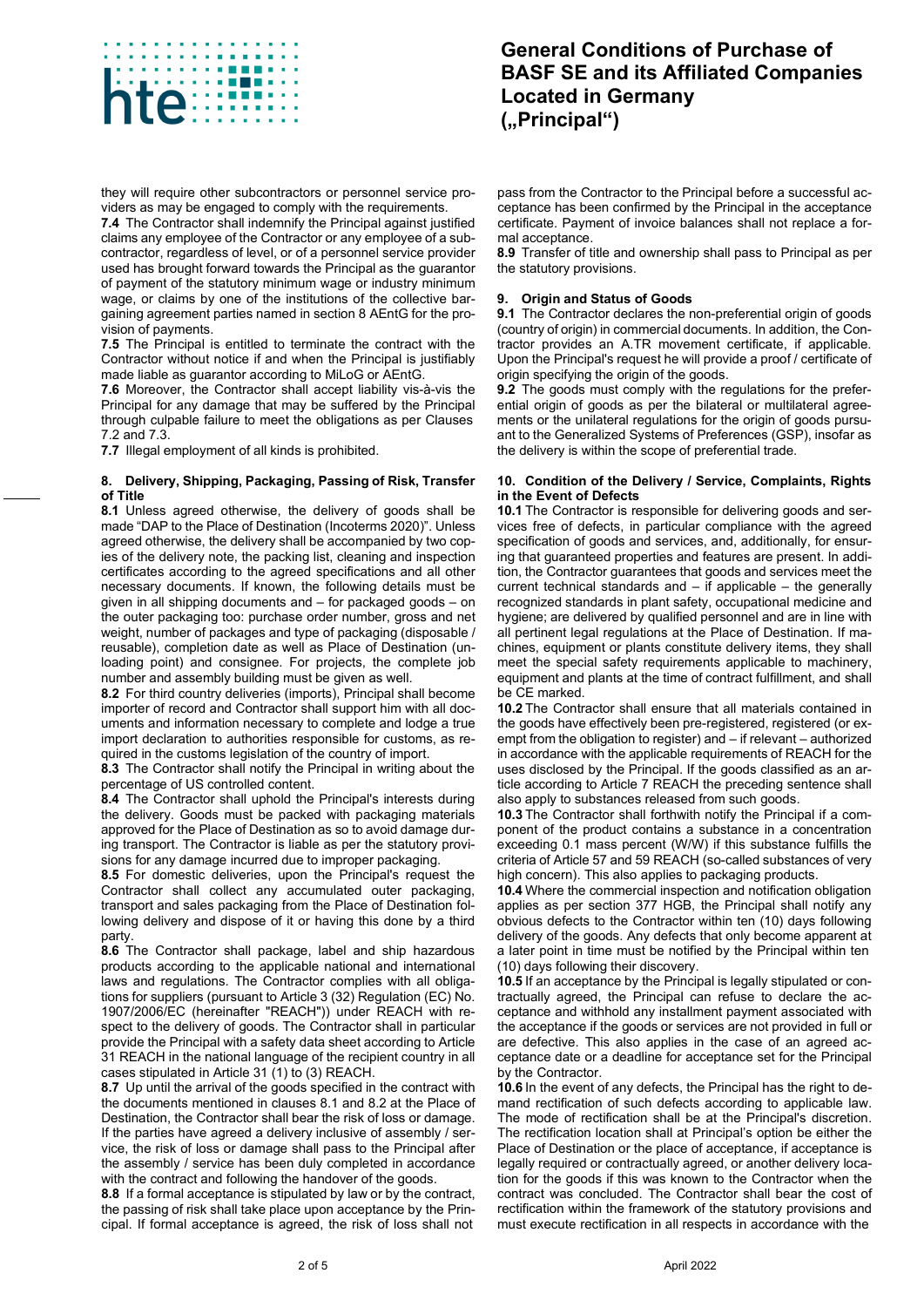

Principal's instructions and requirements. If (i) rectification does not take place within an appropriate period of time, (ii) rectification has failed, or (iii) it is not necessary to fix a grace period for rectification, the Principal shall be entitled to claim further legal rights in the event of defects.

**10.7** If rectification does not take place within an appropriate period of time, if it has failed, or if it is not necessary to fix a grace period for rectification, the Principal has the right, in addition to the rights named in Clause 10.6, to remedy the defects itself at the cost and liability of the Contractor, or allow this work to be undertaken by third parties. The Principal is in this case entitled to demand compensation from the Contractor for the required measures. A grace period for rectification is particularly unnecessary if there is a danger of unreasonably high damages and the Contractor cannot be reached. In addition, the applicable law shall apply. Any additional rights of the Principal concerning the Contractor's statutory liability for defects or under any guarantees shall remain unaffected.

**10.8** Claims under warranty shall become time-barred thirty (30) months after the passing of risk unless a longer expiration period is prescribed by law. The Principal shall not be deemed to have waived any of its rights to make claims under warranty in the absence of an express written waiver.

### **11. Infringing Property Rights**

It is the Contractor's responsibility to ensure that the delivery of the goods and / or provision of the services by the Contractor and the use thereof by the Principal pursuant to the contract will not infringe any patent laws, copyright or other proprietary rights of third parties. Notwithstanding other legal claims, the Contractor shall indemnify the Principal from any third party claims for which the Principal may be held liable as a result of the infringement of any of the aforementioned property rights if these are based on a culpable violation of obligations by the Contractor. In this case, the Contractor shall bear the cost of any licensing fees, expenses and fees incurred by the Principal in preventing and / or rectifying any infringements of property rights.

### **12. Antitrust Damages**

If, related to the contract negotiations or in connection with the contractual relationship, the Contractor has verifiably entered into an agreement which constitutes an unlawful restriction of competition or otherwise violates antitrust regulations, the Contractor shall pay an amount equal to fifteen percent (15%) of the net order value (excluding value added tax) of the products delivered to the Principal and included in the agreement or the services rendered to the Principal and included in the agreement as liquidated damages. Evidence of an inadmissible agreement may also be provided by a final decision (e.g., an order imposing a fine) issued by a competent antitrust authority or a court. In the event of such a decision, the Contractor shall provide the Principal with all information required to examine the existence of a claim; in particular, the Contractor shall inform the Principal which products or services were covered by the agreement in terms of time and subject matter. If the Contractor proves that the actual expenses and costs of the Principal are significantly lower, the amount of the liquidated damages shall be reduced accordingly. Further claims of the Principal shall remain unaffected.

### **13. Contract Penalty**

If a contract penalty has been agreed upon and is incurred, the Principal is entitled to claim such penalty until the final payment is due without requiring a reservation pursuant to section 341 paragraph 3 of the German Civil Code ("BGB").

### **14. General Liability, Insurance**

**14.1** Unless otherwise established in these General Conditions of Purchase, the Contractor shall be liable as per the statutory provisions.

# **General Conditions of Purchase of BASF SE and its Affiliated Companies Located in Germany ("Principal")**

**14.2** The Contractor shall maintain sufficient liability insurance at its own expense for damage for which it or its subcontractors or agents for which it is vicariously liable are responsible. Evidence of the amount of insurance coverage for each occurrence of damage shall be provided to the Principal upon request. The Contractor's contractual and legal liability remains unaffected by the extent and amount of its insurance coverage.

#### **15.** Invoicing, Payment

**15.1** The agreed prices are net of any applicable value-added tax. Invoices are to be issued for deliveries made and services provided. These invoices shall comply with the relevant statutory invoicing requirements according to the national value-added tax legislations to which the deliveries / services being invoiced are subject. If self-billing (evaluated receipt settlement) is agreed, the Contractor must transfer to the Principal all data required as per the applicable value-added tax legislation specified in advance.

**15.2** The Contractor must provide a separate, auditable invoice for each purchase order, which must include all of the legally required information under German law. The invoice must includethe Principal's full order number and, if applicable, the Contractor's delivery note number. Certificates of work completed and any other records are to be submitted with the invoice. Invoices must correspond to the information in the purchase order in respect of the goods described, price, quantity, the order of the items and item numbers. Invoices are to be sent to the billing address specified by the Principal in the purchase order.

**15.3** The Principal shall only make installment payments when these are contractually agreed and the prerequisites for the payment becoming due have been met, unless the Contractor is entitled to a claim as per § 632a of the German Civil Code (BGB) and provides the Principal with the corresponding collateral. The collateral is to be provided in German Law by means of a guarantee or an absolute guarantee in the meaning of the German "selbstschuldnerische Bürgschaft" issued by a financial institution / insurance company, whose registered office is located in the European Union.

**15.4** Unless agreed otherwise, the payment period shall commence as soon as an invoice that meets the applicable valueadded tax requirements has been received at the billing address. In the case of self-billing, the payment period commences the day the credit memo is issued. Payment will be made subject to determination of contractual compliance and completeness for the delivery / service provided.

**15.5** Payments by the Principal shall not represent an acceptance of the conditions and prices stated in the invoice, and shall not constitute a waiver of the Principal's rights with regard to deliveries made / services provided that differed from those as agreed upon, the Principal's rights to inspection, and the right to find fault with an invoice due to other reasons.

**15.6** If the Principal pays license fees to foreign Contractors, the Principal is obliged to withhold taxes pursuant to section 50a German Income Tax Law. The Principal can only abstain from deducting or reduce the withholding tax if the Contractor provides the Principal with a valid exemption certificate pursuant to section 50d German Income Tax Law.

#### **16. Assignment of Contract, Transfer, Change of Company Name, Offsetting, Retention**

**16.1** The Contractor may assign the rights and obligations under the contract with the Principal to third parties only with the prior written consent of the Principal.

**16.2** The Contractor is required to notify the Principal forthwith in writing of any assignment of the contract by virtue of law and of any change of its trade name.

**16.3** The Principal may assign the rights and obligations under the contract with the Contractor to BASF SE, Ludwigshafen (Rhine) or to any affiliated company pursuant to section 15 of the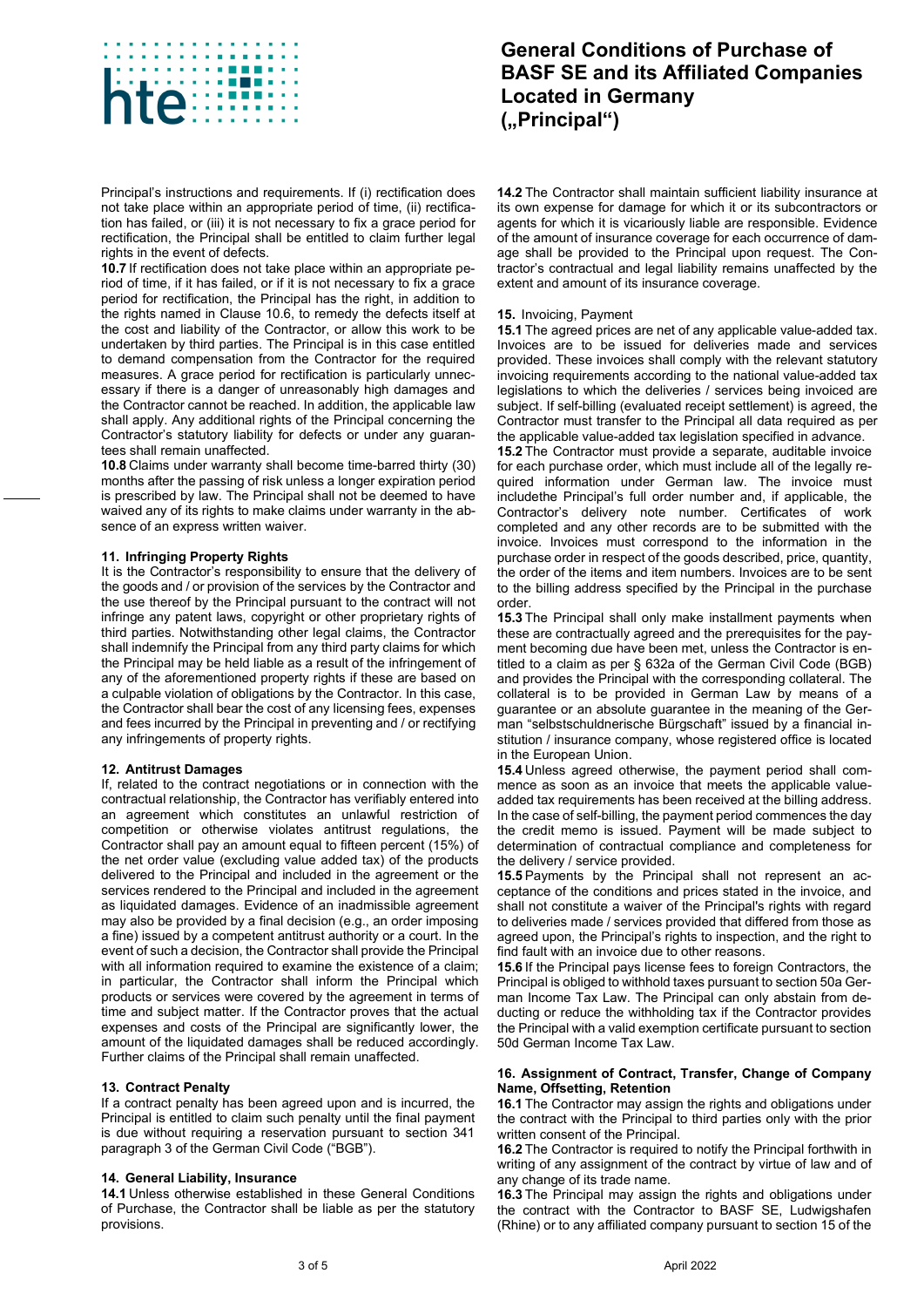

German Stock Corporation Act at any time without the Contractor's prior agreement, provided that the execution of the contract is not endangered thereby.

**16.4** The Contractor shall only be entitled to offset against reciprocal claims arising from this contractual relationship, and against undisputed claims or claims substantiated by court judgement. The Contractor is only entitled to a right of retention if the claim, due to which the right of retention shall be deemed valid, has its origins in the same contractual relationship.

### **17. Termination, Rescission**

**17.1** The Principal's right to ordinary termination of the contract with notice or to rescission from the contract shall follow statutory provisions, unless set forth otherwise in the individual contract.

**17.2** Each contracting party is entitled to terminate the agreement for good cause, provided the respective statutory requirements for this are met, such as for continuing obligations as per § 314 BGB or services within the scope of work contracts as per § 648a BGB. A good cause for termination by the Principal is given in particular if:

- The Contractor commits a breach of duty, which is not remedied within a reasonable period of time defined by the Principal and following a termination warning or a fruitless warning and therefore, taking into account all circumstances of the individual case and weighing the mutual interests, the continuation of the contractual relationship cannot reasonably be expected from the terminating party; a breach of duty shall be deemed to have occurred, in particular, if the Contractor violates relevant legal requirements for the provision of adequate accommodation or for ensuring adequate accommodation, or

- The relationship of trust is significantly and lastingly disrupted due to circumstances occurring after conclusion of the contract, e.g. due to a violation of criminal laws or due to commission of administrative offences in the course of the performance of the contract by the Contractor or by third parties employed by the Contractor for the execution of the contract, and therefore, taking into account all circumstances of the individual case and weighing the mutual interests, the continuation of the contractual relationship cannot reasonably be expected from the terminating party, or

- A significant deterioration in the asset situation of the Contractor has taken place, which jeopardizes contract fulfillment, or

- The Contractor does not comply with his/her obligation to pay taxes or social security contributions, or

- There are other circumstances that make continuation of the contract with the Contractor unreasonable for the Principal.

**17.3** In cases of termination for good cause as per No. 17.2, the services verifiably performed by the Contractor in line with the contract up to the time of the cancellation shall be remunerated upon submission of the relevant receipts. Payments already made by the Principal shall be offset against the payment or refunded in cases of overpayment. The Principal's further statutory rights and claims, in particular with regard to damage compensation, shall remain unaffected.

**17.4** If the Contractor has acquired from the Principal any documents, records, plans or drawings within the scope of the contractual collaboration or for the purposes of fulfilling the contract the Contractor must forthwith hand them over to the Principal in the event of termination of the contract by a party to the contract. These requirements apply likewise in the event of rescission.

#### **18. Contractor's Removal Duty in the Event of Termination of Contract**

In the event of termination of the contract, the Contractor must, at its own expense and regardless of the grounds for termination, forthwith dismantle and remove any plant, tools and equipment used and / or stored on the Principal's premises. Any waste or

# **General Conditions of Purchase of BASF SE and its Affiliated Companies Located in Germany ("Principal")**

debris produced by the Contractor's work must be promptly removed and disposed of appropriately by the Contractor at its own expense. If the Contractor does not fulfill its duties in this regard, the Principal may undertake the work itself or have it undertaken by a third party and charge the expenses incurred to the Contractor if the work has still not been completed after a reasonable period of time has elapsed. These requirements apply likewise in the event of rescission.

#### **19. Documents, Confidentiality, Rights of Use, Data Protection**

**19.1** The Contractor must provide to the Principal the agreed quantity of any plans, calculations or other documents in order not to exceed the contractual deadline for execution**.**

**19.2** The review and / or release of any Contractor's documents by the Principal shall not relieve the Contractor of any of its responsibilities for these documents under the contract.

**19.3** Any models, samples, drawings, data, materials and other documents provided to the Contractor by the Principal (hereinafter "Principal Documentation") shall remain the property of the Principal and must be returned to the Principal forthwith upon its request at any point in time. The Contractor shall have no rights to retain any Principal Documentation. The Contractor must observe the proprietary rights of the Principal in and to all Principal Documentation.

**19.4** The Contractor is obliged to keep confidential all technical, scientific, commercial and other information obtained either directly or indirectly within the scope of the contract, in particular the information given in Principal Documentation (hereinafter "Confidential Information"). The Contractor may not exploit Confidential Information for commercial purposes, make it the object of industrial property rights, pass it on or make it accessible to third parties in any way. The Contractor is entitled to share confidential information with subcontractors approved by the Principal if the subcontractor requires this information in order to fulfill the contract.

Confidential Information may not be used for any purpose other than fulfilling the contract. The aforementioned confidentiality obligation shall continue to apply for a period of ten (10) years after the contract has ended.

**19.5** This confidentiality requirement shall not include any information that the Contractor lawfully possessed prior to the Principal's disclosure of such information, or is lawfully known to the public, or has been lawfully obtained from a third party. Also excluded from this confidentiality requirement shall be information that is disclosed to persons subject to a legal obligation to confidentiality, whereas the Contractor shall not release such a person from its obligation to confidentiality. The burden of proof for such an exception lies with the Contractor.

**19.6** The Contractor shall ensure that its employees and other vicarious agents deployed to fulfill the contract are obliged to confidentiality according to the above confidentiality provisions by means of appropriate contractual agreements, too. Upon request, the Contractor shall confirm compliance with these obligations to the Principal in writing.

**19.7** The Contractor shall specifically undertake all required, appropriate precautions and measures to effectively protect the Confidential Information obtained at all times against loss or against unauthorized access. This includes in particular the creation and maintenance of appropriate, required access and entry precautions for facilities, repositories, IT systems, data storage devices and other information storage devices, especially those which contain Confidential Information. This also includes informing and instructing those people who are granted access to Confidential Information pursuant to this clause. The Contractor is required to promptly notify the Principal in writing in the event that Confidential Information is lost and / or accessed by unauthorized parties.